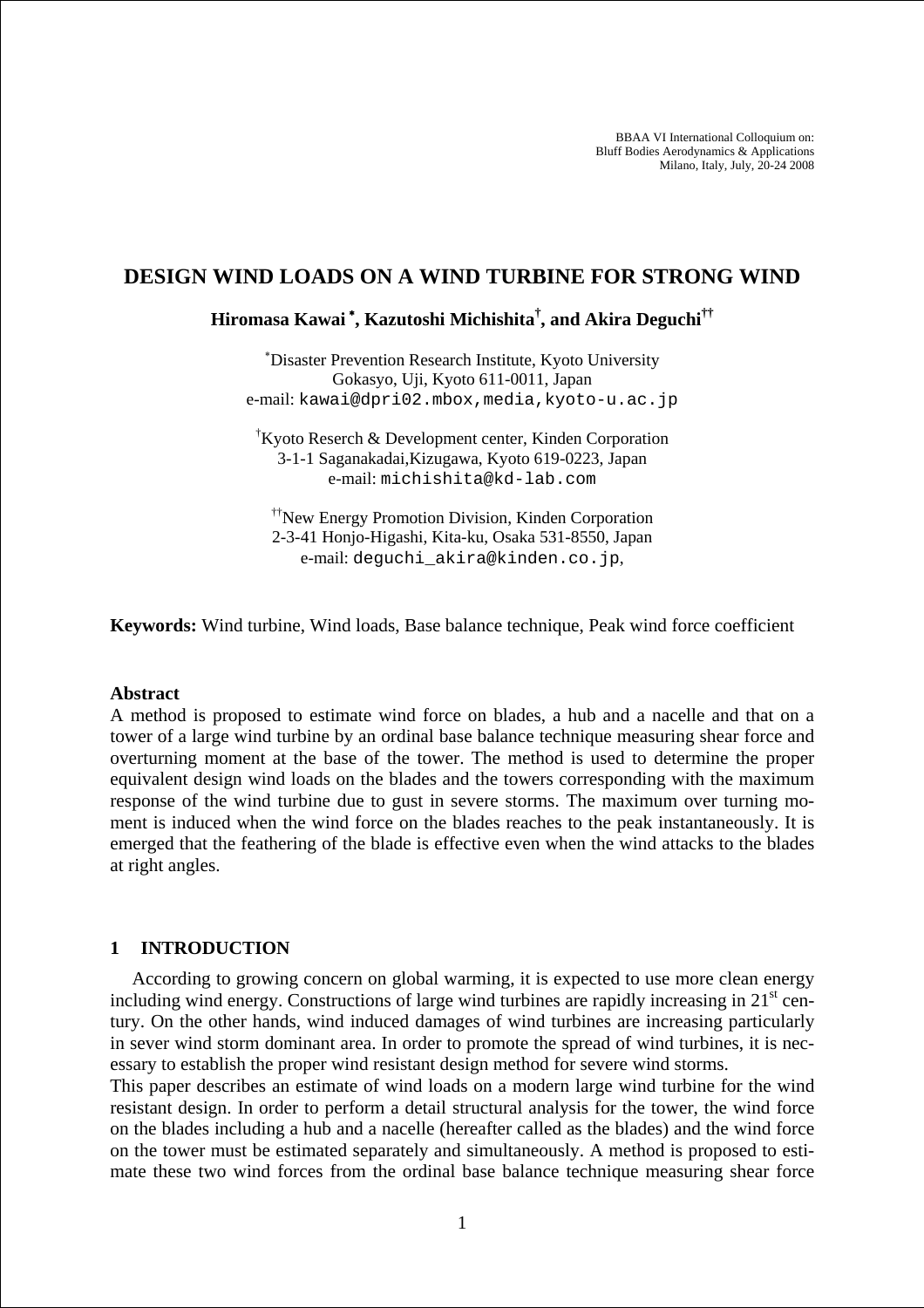and overturning moment at the base of the tower. The method can separate properly the mean wind forces, but also the instantaneous wind forces. As the method has an advantage to adjust any distribution of the wind force on the tower, it is suitable for the detail stress analysis of the joint elements of the tower. The peak wind loads on the blade and the tower were estimated from the wind tunnel test using a vibration model.

# **2 METHOD TO ESTIMATE WIND FORCES ON BLADES AND TOWER**

When the wind force on blades is expressed by  $F_I$  and that on an unit height of a tower is expressed by  $f_2$ , the base shear and the base overturning moment can be given by Eq.(1) and Eq.(2) as shown in Fig.(1).

$$
F = F_1 + \int_0^H f_2(z) dz = \frac{1}{2} \rho U_H^2 C_{f_1} A + \int_0^H \frac{1}{2} \rho U(z)^2 C_p D(z) dz
$$
 (1)

$$
M = F_1 H' + \int_0^H f_2(z) z dz = \frac{1}{2} \rho U_H^2 C_{f_1} A H' + \int_0^H \frac{1}{2} \rho U(z)^2 C_p D(z) z dz
$$
 (2)

where  $H$  is the height from the ground to the center of the hub,  $\rho$  is air density,  $U_H$  is the mean wind speed at the height,  $C_{fl}$ and  $C_p$  are the wind force coefficients for the blades and the tower, *A* is the reference area for the blades, and  $D(z)$  is the diameter of the tower. The profile of the wind force on the tower can be assumed to be any function. In Eqs.(1) and (2), that is assumed to the same as the velocity pressure at the height *z*.

The wind force coefficients on the blades and the tower can be estimated by solving Eqs.(1) and (2). These equations depend on the following two assumptions. The first assumption is that the wind force on the blades acts on the center of the hub. The other assumption is the profile of the wind force on the tower is being constant at any instant. Both these two as-



Fig.1 Wind forces on a wind turbine

sumptions are not strictly true, but are reasonable to estimate the design wind loads as are shown in the following chapter.

## **3 EXPERIMENTAL RESULTS**

## **3.1 Outline of wind tunnel experiment**

The wind tunnel experiments are performed in the boundary layer wind tunnel of Kyoto University of which test section is 2.5m x 2m x 21m. A 1/100 model of the 2.5MW wind turbine was set the turntable located at 16.5m from the windward end of the test section. The height of the tower is 82m and the length of the blade is 44m. The saw-tooth type barrier was set at the windward end, and 6cm x 6cm cubic roughness blocks were arranged on the floor as is shown in Fig.(2). The exponent of the mean wind vertical profile is 0.15 and the turbu-



Fig.2 Model in the wind tunnel Blade pitch is 0 degree, Rotation of the blades is 0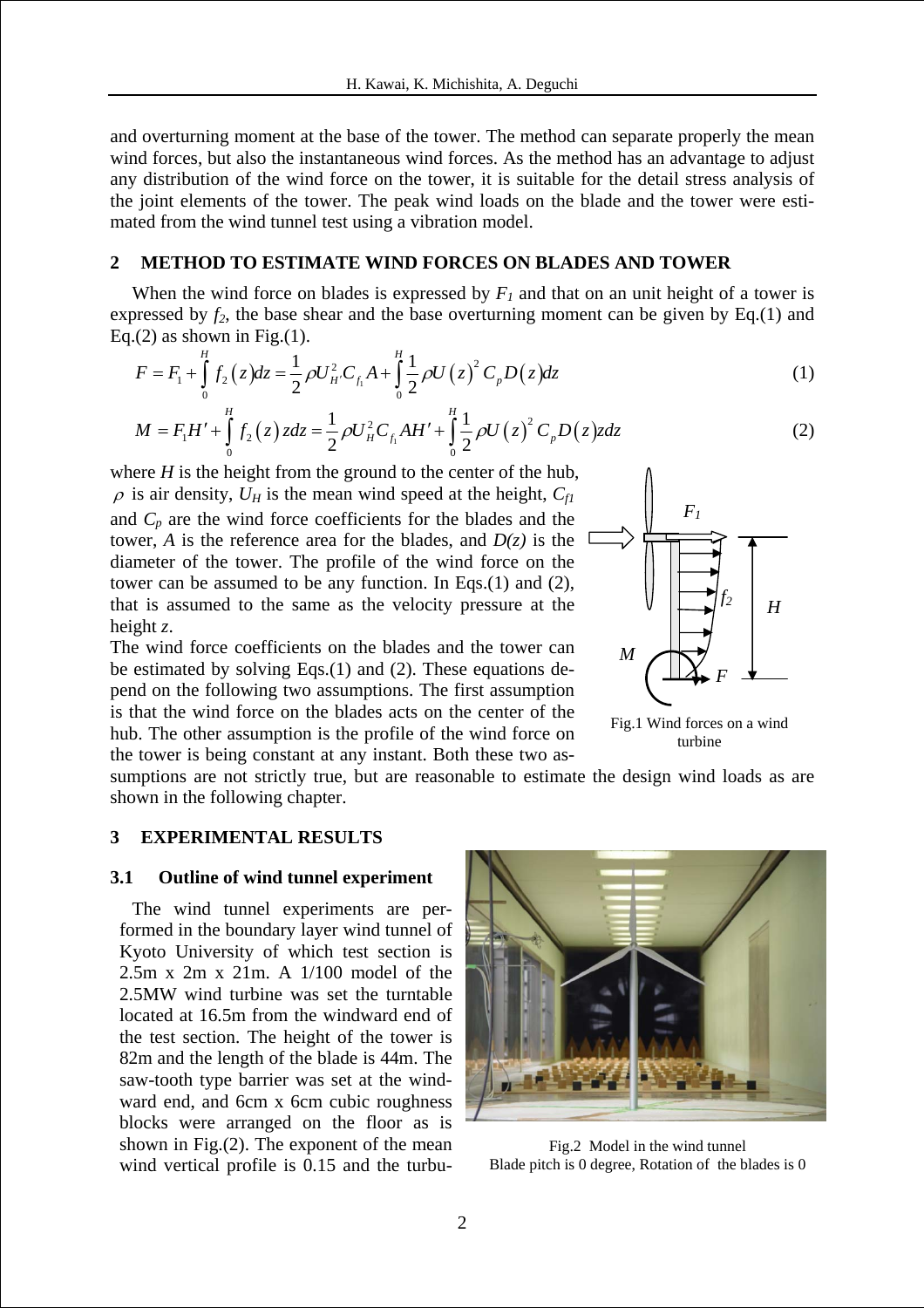lence intensity is 9 %. Both the pitch and the rotation angles are adjustable to any angle. The model set on a balance to measure the base shear and the overturning moment. The natural frequency is 9.6Hz, the critical damping ratio is 0.6%, and the vibration mode is linear in the system when the model is set.

## **3.2 Experimental results**

Fig.(3) shows the mean drag coefficients for the blades and the tower, when the pitch angle is 0 degree and the rotation angle is 0 degree. The reference area for the drag coefficient for the blades is the projected area of the blades. The drag coefficient for the tower  $C_p$  in Eqs.(1) and (2) is converted to  $C_{f2}$  to compare directly the magnitude of wind loads which acts on the blades and the tower.

$$
C_{f_2} = / \frac{1}{H} \int_0^H \left(\frac{z}{H}\right)^{\alpha} C_p dz = C_p / (1 + \alpha)
$$
 (3)

where  $\alpha$  is the exponent of the mean wind profile.

The drag on the blades is the maximum when the wind direction is 0 degree in the case of the pitch angle is 0 degree, of which drag coefficient is 1.5 times of that for the tower. The drag on the blades decreases gradually until the wind direction is 90 degree when the drag coefficient is 0.25.

Fig.(4) shows the mean drag coefficients when the blades are feathered, of which pitch angle is 90 degree. The drag on the blade is about 20% of that on the non-feathered blades. The maximum drag on the blades occurs when the wind direction is 90 degree, and the drag coefficient is about 0.7, which is lower than the half of the drag coefficient on the non-feathered blade.

Fig.(5) shows the peak drag coefficient when the blades are feathered. The peak drag is about 1.6-1.9 times larger than the mean drag. The instantaneous drags on the blades and the tower do not reach to the maximum simultaneously, so the peak drag coefficient in Fig.(5) is rather conservative.



Fig.3 Mean drag coefficient on the blades and the tower. CF total Cf1 blade Cf2 tower, Pitch angle is 0, Rotation angle is 0



Fig.4 Mean drag coefficient on the blades and the tower.<br>Pitch angle is 90, Rotation angle is 0. Pitch angle is 90, Rotation angle is 0